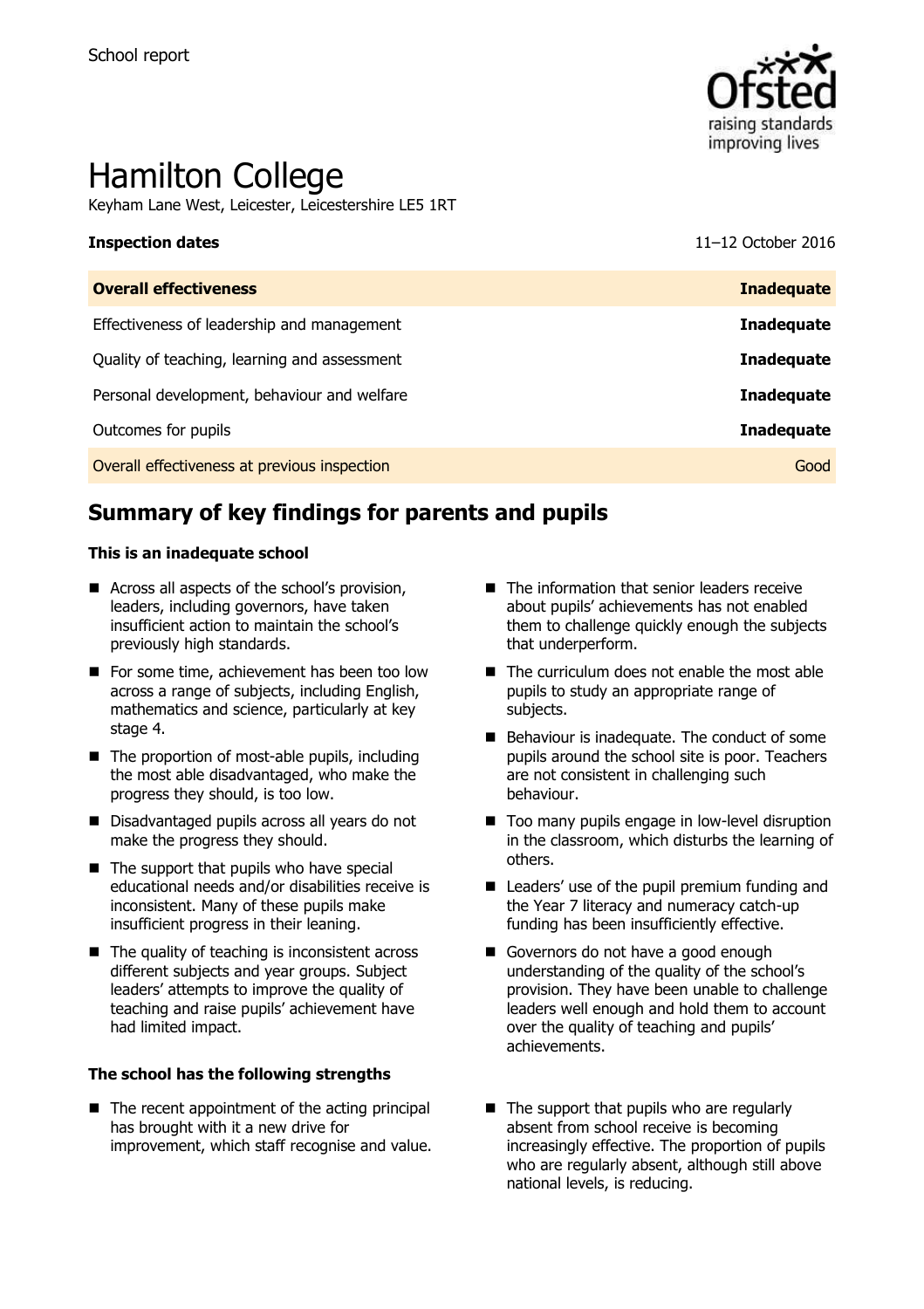

# **Full report**

In accordance with section 44(1) of the Education Act 2005, Her Majesty's Chief Inspector is of the opinion that this school requires special measures because it is failing to give its pupils an acceptable standard of education and the persons responsible for leading, managing or governing the school are not demonstrating the capacity to secure the necessary improvement in the school.

### **What does the school need to do to improve further?**

- **IMPROVE THE CAPACITY OF LEADER STATE III** levels, including governors, to secure the rapid improvement in the school's provision for all pupils by ensuring that:
	- the skills of all subject leaders to monitor the quality of teaching, learning and assessment are secure
	- the systems used to check on pupils' progress yield accurate, helpful and timely information
	- the provision for those pupils who have special educational needs and/or disabilities is strong
	- the curriculum meets the needs of all pupils, particularly the most able pupils, including the most able disadvantaged pupils
	- leaders' review of their use of additional government funding, including pupil premium and Year 7 catch-up funding, focuses precisely on the impact of the support that eligible pupils receive
	- the governors hold senior leaders to account more effectively in relation to pupils' outcomes and leaders' use of additional government funding.
- $\blacksquare$  Improve pupils' outcomes by ensuring that:
	- there is rapid improvement in the achievement of those groups of pupils who have previously underachieved, including: boys; disadvantaged pupils; the most able pupils, including the most able disadvantaged; and pupils who have special educational needs and/or disabilities
	- pupils' outcomes rapidly improve in those subjects where there has previously been underperformance, particularly in English, mathematics and science.
- $\blacksquare$  Improve the quality of teaching by ensuring that:
	- all teachers plan activities that provide sufficient support and challenge for all, including the most able and the most able disadvantaged pupils, to enable them to make the progress they should
	- teachers and pupils have high expectations with regard to the quantity and quality of work that pupils produce in the lesson time available.
- **IMPROVE PUPILS' behaviour and their respect for all members of the school community** by ensuring that all staff are consistent in challenging unacceptable behaviour.
- Further embed strategies to reduce the levels of pupil absence, so that pupils' attendance is at least in line with national levels.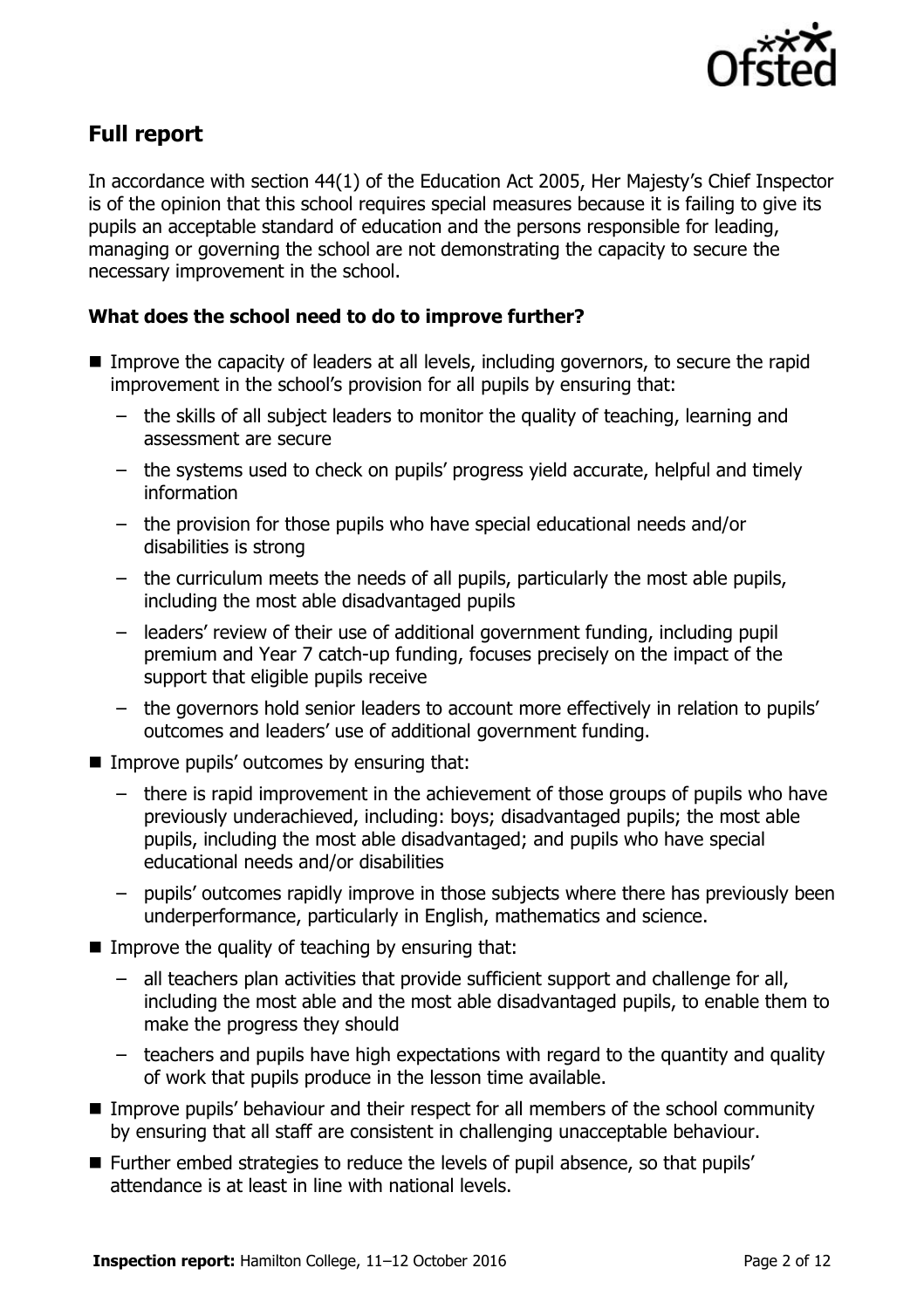

An external review of pupil premium spending should be undertaken to assess how this aspect of leadership may be improved.

An external review of the school governance should be undertaken to assess how this aspect of leadership may be improved.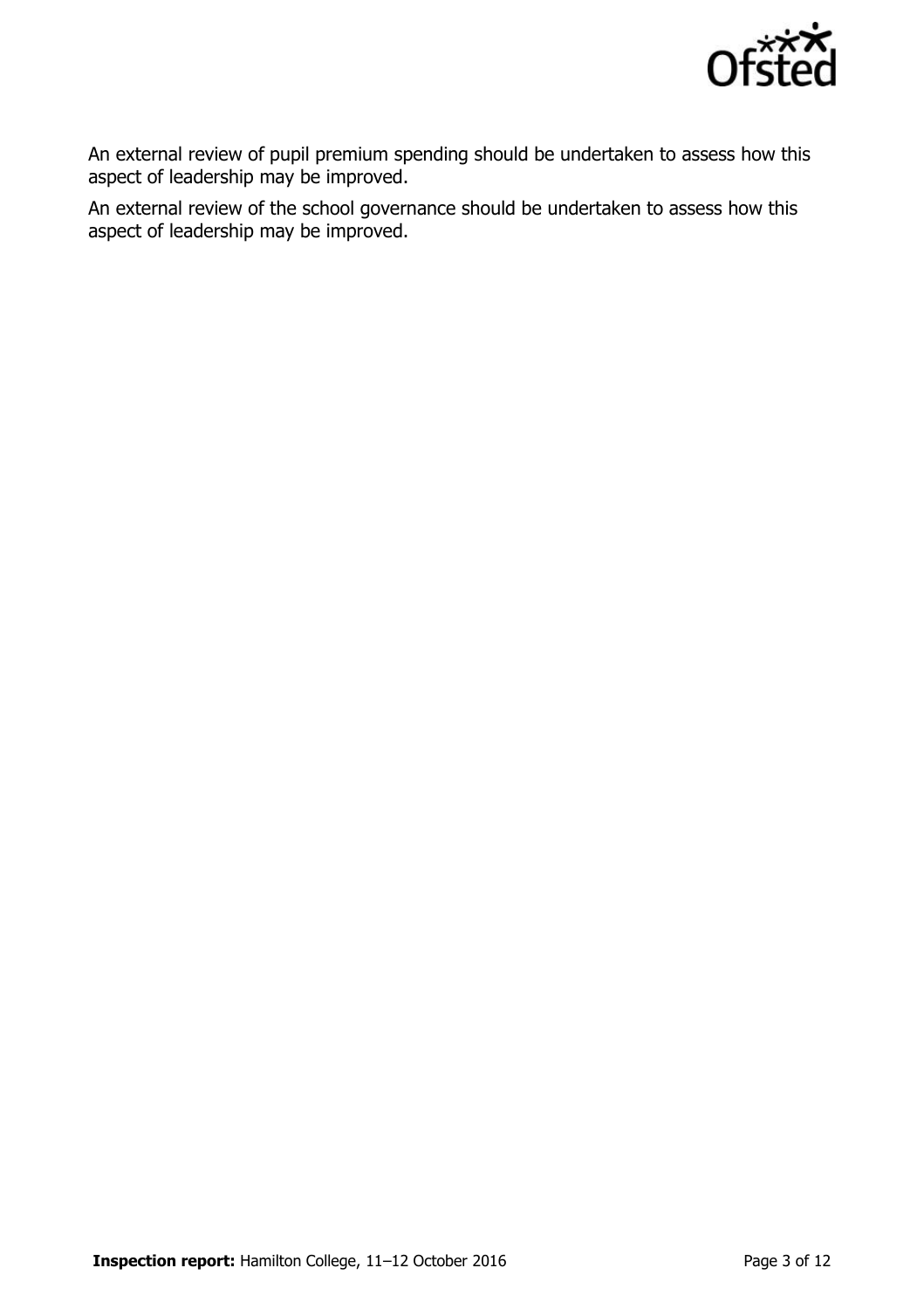

# **Inspection judgements**

#### **Effectiveness of leadership and management Inadequate**

- Senior leaders and governors have taken insufficient action to maintain the high standards of the school's provision identified at the last inspection. Due to this, there has been a decline in the quality of teaching and in the achievement of all pupils, including: boys; disadvantaged pupils; the most able pupils, including the most able disadvantaged; and pupils who have special educational needs and/or disabilities.
- Senior leaders' review of their use of additional government funding, including pupil premium and Year 7 literacy and numeracy catch-up funding, is not effective. They have not undertaken thorough reviews of the impact of the support that eligible pupils receive through this funding. Consequently, senior leaders have been unable to identify and resolve quickly enough those occasions where the support is not enabling pupils to make rapid progress. Too few of the pupils who are eligible to receive this support, including disadvantaged pupils, make the progress they should.
- The leadership of the quality of teaching is inadequate. Subject leaders have not ensured that teachers plan activities that meet the different needs of their pupils and enable them to make progress in their learning. Consequently, too few pupils, including the most able pupils, make sufficient progress.
- The leadership of achievement is inadequate. The systems by which senior leaders check on pupils' progress have not enabled them to identify accurately those subjects where pupils are underachieving. Consequently, senior leaders have not been able to act quickly enough to resolve issues of underperformance.
- $\blacksquare$  For some time, the curriculum has been too narrow, particularly at key stage 4. This has prevented pupils, particularly the most able, from studying an appropriate range of subjects. This, in turn, has prevented them from achieving as highly as they should. Senior leaders rightly recognise that their recent attempts to broaden the curriculum to meet these pupils' needs at key stage 4 have not fully resolved this issue.
- Some aspects of the curriculum that enable pupils to secure their spiritual, moral, social and cultural development are strong. For example, leaders have taken effective action to ensure that pupils value the multi-ethnic nature of the school's pupil cohort. However, behaviour in lessons and around the school site indicates that not all pupils recognise the need to show respect to members of their school community, including adults and other pupils.
- The leadership of the provision that supports the pupils who have special educational needs and/or disabilities has not ensured that these pupils receive effective support. These pupils do not achieve as highly as they should, particularly at key stage 4.
- The school has received wide-ranging support from the local authority in order to improve the quality of provision. However, this support has not been effective in improving the quality of teaching and raising pupils' achievement. Recently, the local authority has arranged for close support for the school from a local, successful, secondary school, Soar Valley College. This support is having a positive effect, particularly on developing the skills of leaders at all levels. This support is new and has had little time to embed.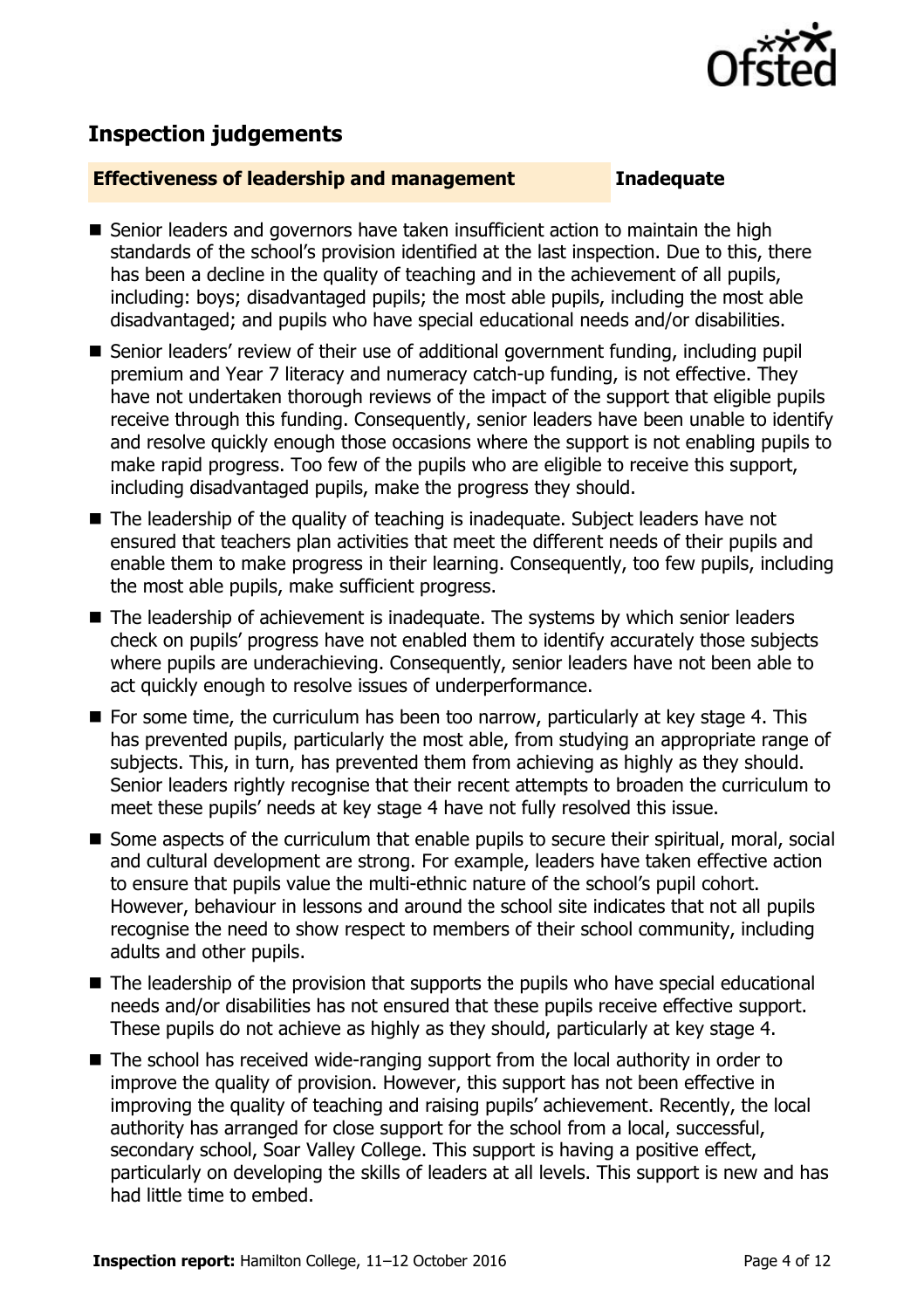

- Leaders have provided a wide range of extra-curricular activities to enable pupils to extend their experience beyond the curriculum. These opportunities enable pupils to develop their understanding of the world around them, including understanding cultural diversity. They also enable the most able to explore the academic interests that they are unable to pursue in the school due to the narrow curriculum, particularly in science.
- The recent appointment of an acting principal has introduced a new drive to improve the quality of teaching and raise pupils' achievement. The principal, for example, has introduced regular training for staff to improve the quality of their teaching. She has also reviewed the systems by which leaders manage teachers' performance. The staff who inspectors met with said that they have confidence in the new acting principal and the actions she is taking. However, it is too early to measure the impact of these actions on improving the quality of teaching and raising pupils' achievement.
- $\blacksquare$  The school may not appoint newly qualified teachers.

### **Governance of the school**

- Since the previous inspection, governors have taken insufficient action to reverse the decline that has taken place in the quality of the school's provision.
- Governors have not been effective in holding senior leaders to account. They have provided senior leaders with insufficient challenge regarding the quality of teaching and pupils' achievement.
- Governors have not been effective in holding leaders to account for the use of pupil premium and Year 7 literacy and numeracy catch-up funding. For some time, governors have not been able to ensure that leaders have used this funding effectively.
- Governors recognise their previous shortcomings in challenging senior leaders. Governors have begun to undertake action to ensure that they are more effective in their role. However, this action is only very recent. Currently, it is not possible to measure the impact of this action on governors' capacity to be effective in ensuring that the school's provision improves.

#### **Safeguarding**

- $\blacksquare$  The arrangements for safeguarding are effective.
- The leaders who have responsibility for safeguarding work hard to support pupils who are experiencing difficulties. They take timely and appropriate action where they have a concern related to a pupil's welfare. This includes contacting local agencies. Leaders work closely and tenaciously with external agencies to ensure that pupils receive the support they require.
- All staff are aware of their responsibility to ensure that pupils are safe. Staff receive regular safeguarding training, including training related to extremism and radicalisation, and female genital mutilation. They are aware of the different types of abuse and the signs to look for. They understand the action they must take where they have a concern about a pupil's welfare, including where they are concerned about another adult's conduct towards a pupil.
- The designated safeguarding lead is aware of those issues in the local community that may affect the welfare of pupils at the school. He has ensured that staff have received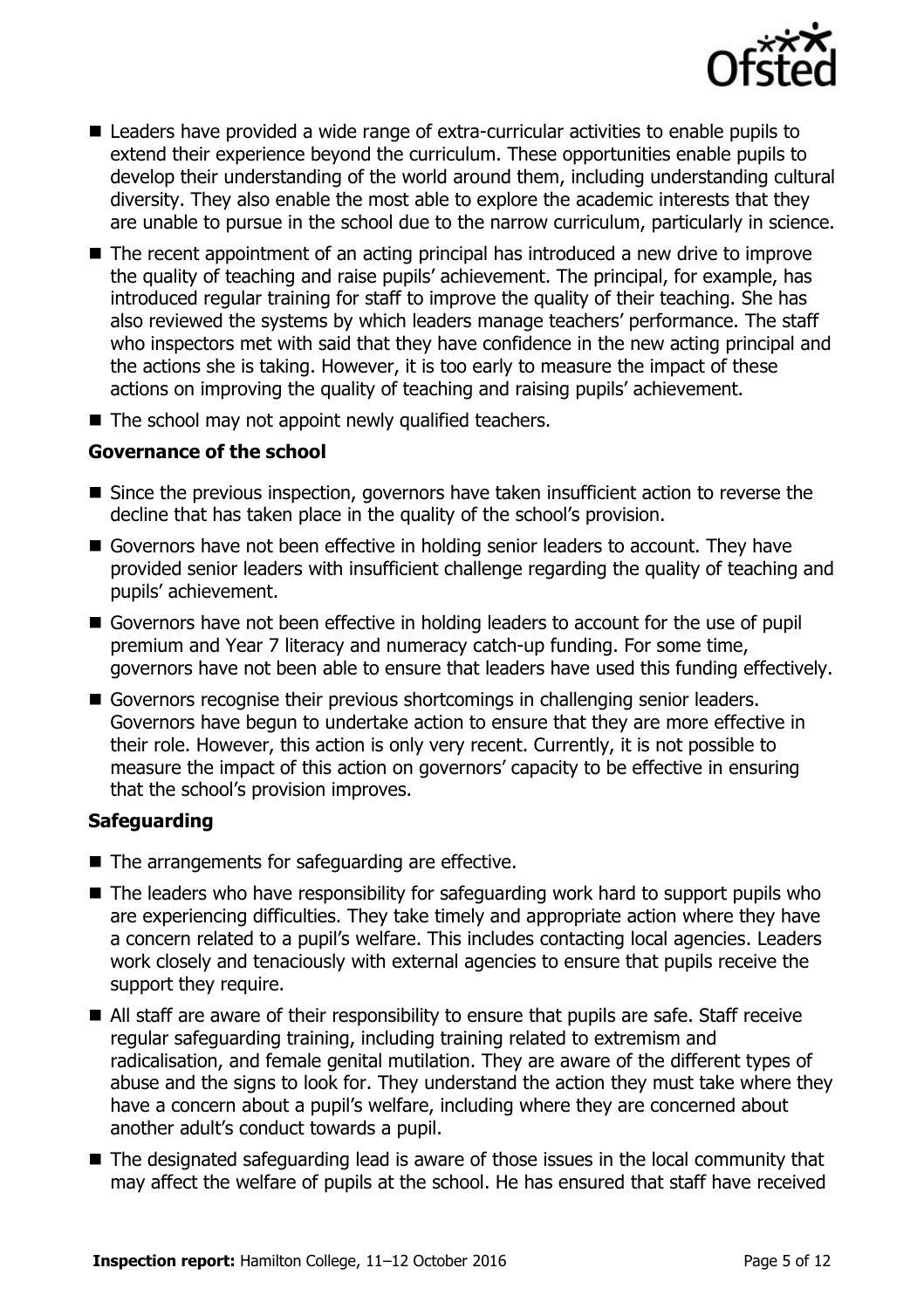

training in relation to these issues.

- **Pupils receive wide-ranging opportunities to learn how to be safe, both through the** curriculum and through assemblies. For example, the police recently presented an assembly on staying safe. Pupils also regularly learn about how to stay safe online.
- Those pupils who inspectors met with said that they have people they can go to if they have any concerns. They were confident that adults would listen to their concerns and take the appropriate action.

### **Quality of teaching, learning and assessment Inadequate**

- The quality of teaching, learning and assessment is inadequate as there is too much variability in the quality of teaching across the school. Because of this, pupils have not achieved as highly as they should across a wide range of subjects, including English, mathematics and science, particularly at key stage 4.
- Teachers do not plan effectively enough to provide activities that meet pupils' needs. Often, teachers' expectations of what pupils are capable of are too low, and the work they set pupils is too easy. On these occasions, pupils do not engage well with their learning and they do not make the progress that they should.
- Teachers do not ensure that the most able pupils, including the most able disadvantaged pupils, complete activities that are suitably challenging. Consequently, too few of these pupils make the progress they should and achieve the higher grades that they are capable of by the end of key stage 4.
- In too many lessons, low-level disruption prevents pupils from making the progress they should. Pupils from across all years who inspectors met with spoke of low-level disruption in a range of lessons preventing them from learning. This is particularly the case where pupils have teachers who are not their regular subject teachers. When observing lessons, inspectors saw pupils engaging in low-level disruption.
- Pupils who have special educational needs and/or disabilities do not always receive effective support from adults in the classroom to ensure that they are secure in their understanding. Consequently, too few of these pupils make the progress they should, particularly by the end of key stage 4.
- **Pupils who have fallen behind in their reading skills receive effective support to catch** up. Furthermore, all pupils receive opportunities to read, including, for Year 7, regular visits to the school library. However, when pupils do engage in reading activities, teachers do not ensure that pupils, particularly the most able, read books that extend their communication skills and understanding further.
- Where learning is most effective, teachers have good relationships with pupils, and provide pupils with support to ensure that they make progress. Teachers ask pertinent questions to ensure that pupils are secure in their understanding. Furthermore, pupils pay careful attention when others are speaking. In a Year 11 lesson, for example, pupils discussed whether the police have too much power. Pupils listened to each other, and were able to reflect upon their own opinions as a result.
- Recently, subject leaders have begun to work more closely to monitor the quality of teaching. This includes increasing the regularity with which they visit lessons and check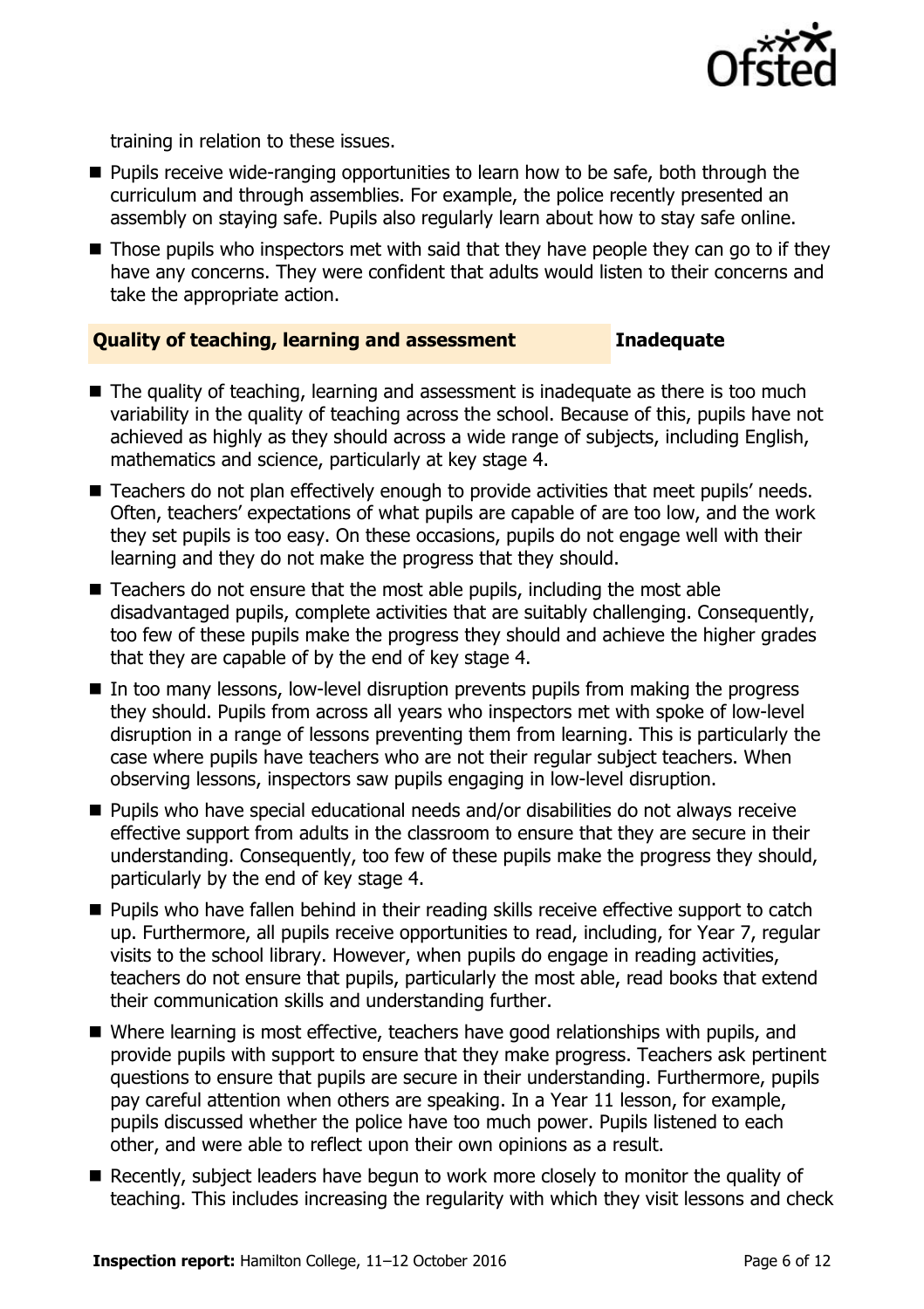

on pupils' work. However, it is too early to measure the impact of such work on raising pupils' achievement within all years and across all subjects, particularly in English, mathematics and science.

#### **Personal development, behaviour and welfare Inadequate**

#### **Personal development and welfare**

- The school's work to promote pupils' personal development and welfare is inadequate.
- Too many pupils do not value their education. They engage in low-level disruption in lessons, which disturbs their own, and others', learning.
- Too many pupils fail to show sufficient respect to other people, including adults and other pupils in their school community. Pupils' behaviour, including their low-level disruption in lessons and their conduct around the school site, indicates that not all pupils recognise the need to be respectful towards others.
- **Pupils receive wide-ranging opportunities to learn how to be safe, including being safe** online.
- $\blacksquare$  Those pupils who inspectors met with said that they feel safe at the school. They said that they have staff they can speak with if they had concerns. They felt confident that staff would listen to them and take appropriate action. They said that bullying is rare, but that where it does occur, there are staff who they could speak to who would take effective action.
- The school's personal, social, health and economic education programme and the wide range of extra-curricular activities provide pupils with effective opportunities to prepare for life in modern Britain. Pupils were appreciative of these opportunities.
- Leaders regularly monitor the welfare of those pupils who are educated elsewhere. They work closely with the organisations that provide the pupils with education away from the school site, monitoring the pupils' attendance and their behaviour.

#### **Behaviour**

- $\blacksquare$  The behaviour of pupils is inadequate.
- Too many pupils engage in low-level disruption in lessons, which prevents them, and others, from learning. Pupils from across all years who inspectors met spoke of such behaviour in lessons. They attributed it to the inconsistent way in which teachers implement the school's behaviour management system.
- **Pupils' behaviour and conduct around the school site, including in the school's corridors** and in outdoor spaces, is poor. Pupils could identify areas of the school where, during social times, behaviour is not appropriate. Inspectors observed inappropriate behaviour during social times, including altercations between pupils, pupils pushing and shoving, and pupils being rude to staff.
- The proportion of pupils, including disadvantaged pupils, who received more than one exclusion from school last year was above national levels.
- The proportion of pupils who are absent from school, including those who are regularly absent from school, has begun to decline and is now nearer to those levels found nationally. This is because of the increased support that these pupils receive from staff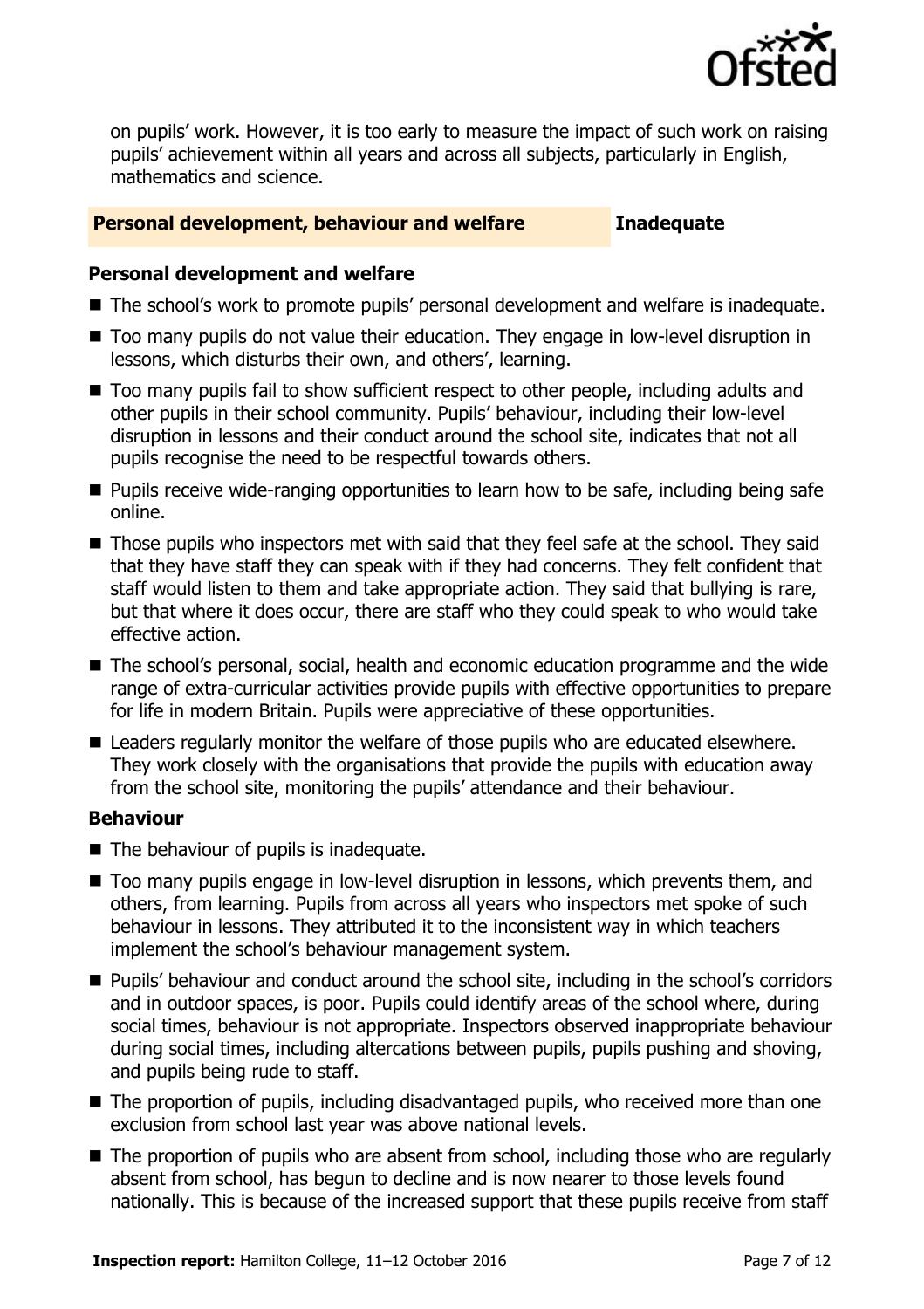

in the Reach centre.

**Pupils who display challenging behaviours now receive more focused support from the** Reach centre. For these pupils, this increased support has resulted in a sharp decline in the number of internal exclusions they have received so far this year.

#### **Outcomes for pupils Inadequate**

- Outcomes for pupils are inadequate, as too many pupils in all years do not make the progress that they should across a wide range of subjects, including in English, mathematics and science.
- Since the previous inspection, there has been a decline in pupils' achievement at key stage 4, particularly in English, mathematics and science. Pupils continued to underachieve in these subjects at GCSE in 2016, with too few pupils making sufficient progress from their different starting points.
- $\blacksquare$  The school's own performance information indicates that current Year 11 pupils, including boys and the most able pupils, continue to underachieve across a range of subjects, including English, mathematics and science.
- Across all year groups, disadvantaged pupils do not make the progress they should. Disadvantaged pupils who completed their GCSE examinations in 2016 underachieved. Furthermore, disadvantaged pupils in key stage 3 in 2016 did not make sufficient progress, particularly in Year 9. Disadvantaged pupils in Year 11 are currently underachieving. This is due to the insufficient support that these pupils receive, particularly through the school's use of pupil premium funding.
- Too many most-able pupils underachieve across a wide range of subjects, particularly at key stage 4. This is due to the lack of sufficiently challenging work they receive from teachers.
- $\blacksquare$  Due to the inconsistent support that they receive, pupils who have special educational needs and/or disabilities do not make the progress they should in their studies. The school's own performance information indicates that pupils who have special educational needs and/or disabilities in Year 11 are currently underachieving.
- At key stage 4, the school did not meet the government's minimum expectations for pupils' attainment and progress in English and mathematics in 2015.
- Leaders of achievement have recently put into place a more precise system for monitoring pupils' progress. However, it is too early to be able to measure the impact of this new process on raising pupils' achievement.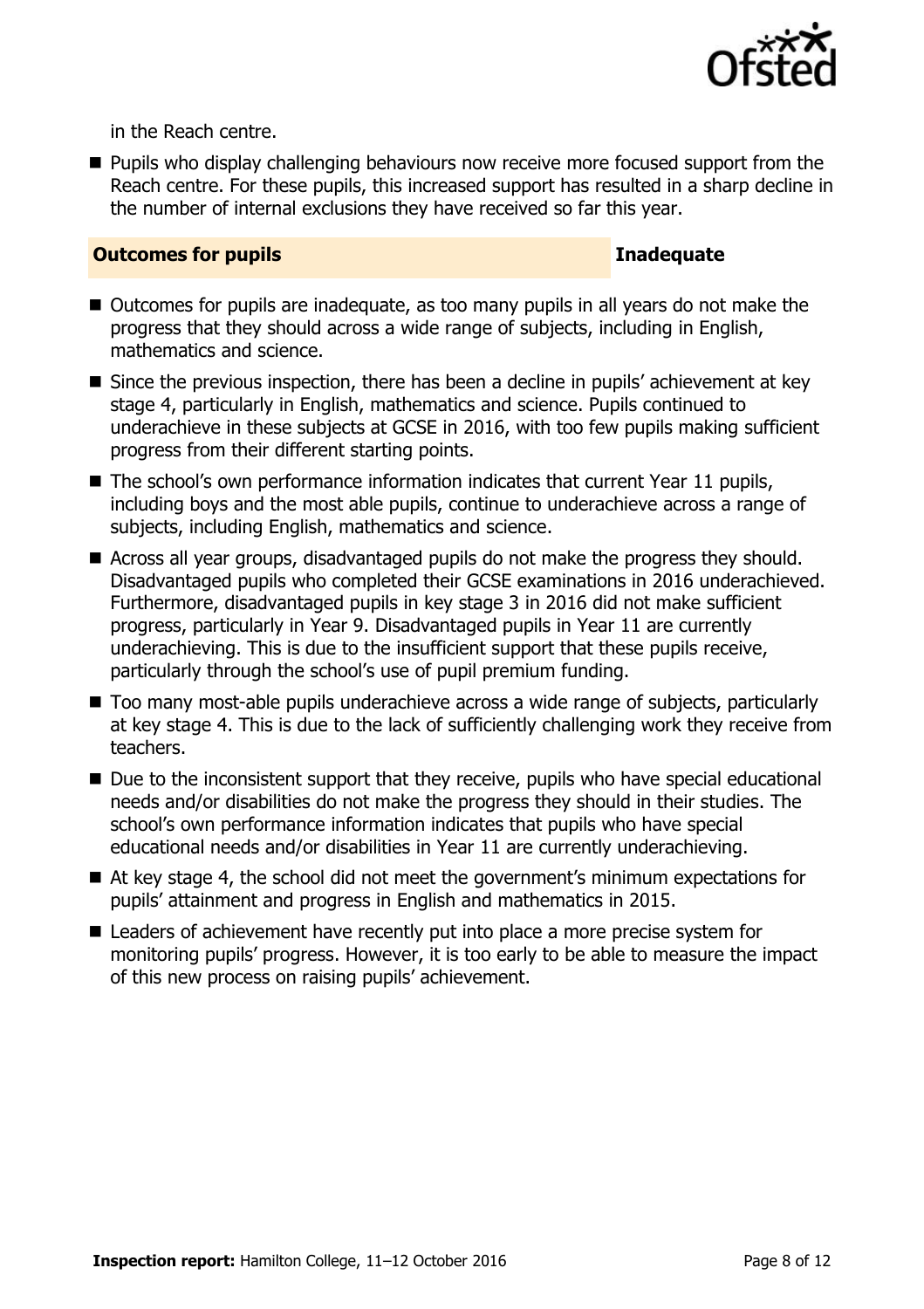

# **School details**

| Unique reference number | 120285    |
|-------------------------|-----------|
| Local authority         | Leicester |
| Inspection number       | 10022906  |

This inspection was carried out under section 8 of the Education Act 2005. The inspection was also deemed a section 5 inspection under the same Act.

| Type of school                      | Secondary comprehensive             |
|-------------------------------------|-------------------------------------|
| School category                     | Maintained                          |
| Age range of pupils                 | 11 to 16                            |
| Gender of pupils                    | Mixed                               |
| Number of pupils on the school roll | 1,179                               |
| Appropriate authority               | The governing body                  |
| Chair                               | Dr Edward Thompson                  |
| <b>Acting Principal</b>             | Ms Katie Lowe                       |
| Telephone number                    | 0116 2413371                        |
| <b>Website</b>                      | hamilton-college.co.uk              |
| <b>Email address</b>                | enquiries@hamilton.leicester.sch.uk |
| Date of previous inspection         | 18-19 April 2013                    |

### **Information about this school**

- The school does not meet requirements on the publication of information about pupil premium.
- The school is larger than the average-sized secondary school.
- $\blacksquare$  The proportion of pupils who are from minority ethnic groups is much larger than average.
- The number of pupils who are eligible for pupil premium funding is much higher than average.
- The proportion of pupils who have special educational needs and/or disabilities is average. The proportion of pupils with a statement of special educational needs or with an education, health and care plan is lower than average.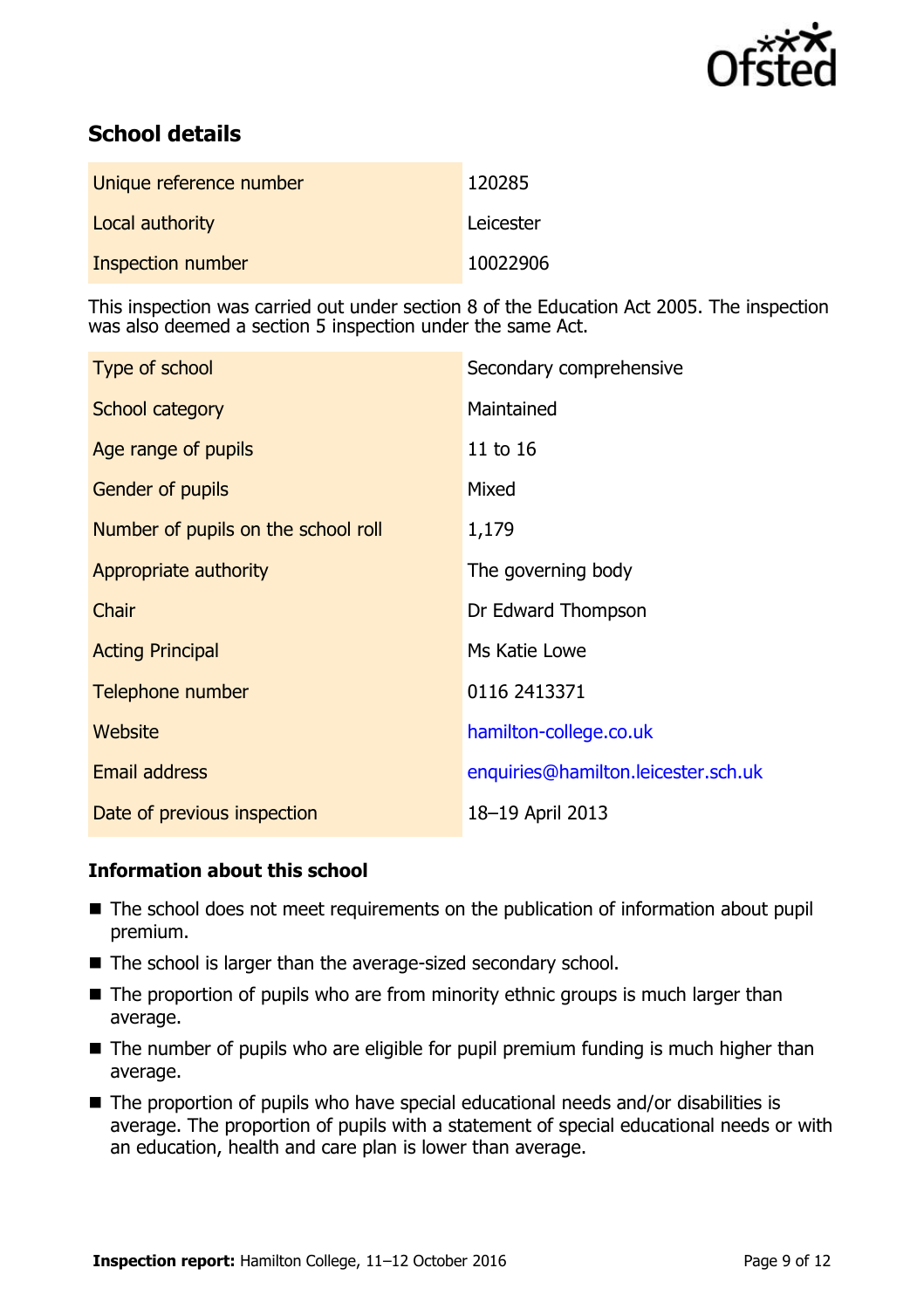

- $\blacksquare$  The school works with 15 alternative providers, who provide pupils at the school with education at placements off the school site. These include: Axlr8, Braunstone Skills Centre, Carisbrooke Specialist Learning Centre, Children's Hospital School, Cooke Learning, East Midlands School of Business Management, Educ8 Sport, Future Cycles, Future Skills, Leicester All Trades Training, Mere Lane Riding School, Style Studio, Trans4m, Pedestrian, and Waterfront. All of these providers are located in Leicester.
- $\blacksquare$  Since the previous inspection, the principal who was in place at the time of the inspection has left the school. His replacement has, subsequently, left. The acting principal was appointed in January 2016.
- The school did not meet the government's current floor standards for pupils' achievement at key stage 4 in 2015.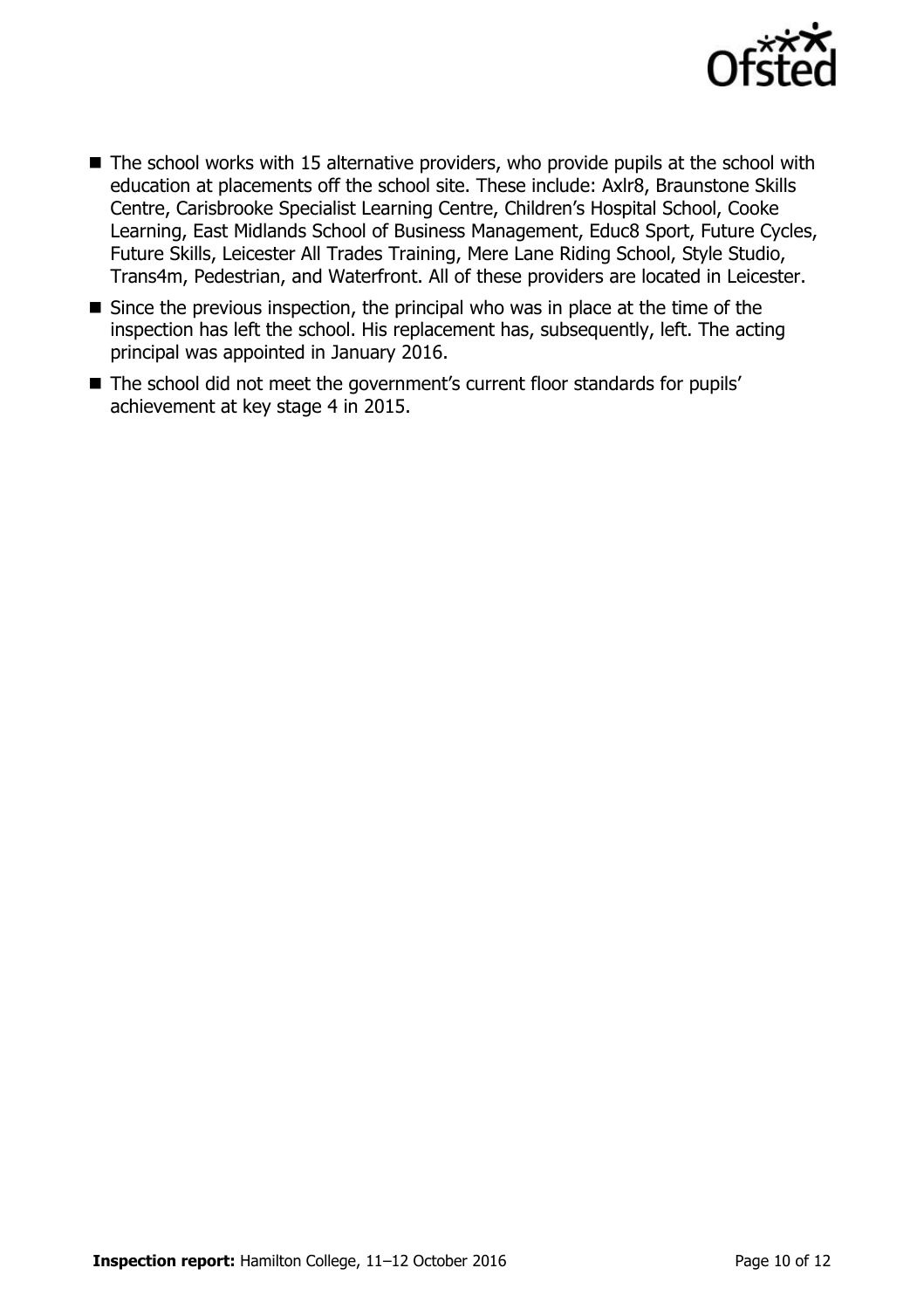

# **Information about this inspection**

- **Inspectors observed 27 lessons, five of which were observed jointly with the subject** leaders of English and mathematics. An inspector also undertook short visits to three lessons and observed an assembly.
- An inspector listened to pupils read, including some most-able pupils.
- Inspectors looked at pupils' books from across all year groups, both within lessons and as a separate activity.
- The lead inspector held a range of meetings, including with the acting principal and the associate principal, the achievement lead, the designated safeguarding lead, pastoral leaders, and members of the governing body, including the chair of governors. The lead inspector also met with a selection of the school's staff and a representative of the local authority.
- Other inspectors held meetings with the behaviour and achievement lead, the special educational needs coordinator, subject leaders, the designated teacher for children looked after and members of staff who have responsibility for: teaching and learning; careers advice and guidance; the curriculum; and the school spiritual, moral, social and cultural provision.
- An inspector spoke with a representative from one of the alternative providers at which pupils from the school attend to be educated elsewhere.
- **Inspectors spoke with pupils from across all year groups, both formally and informally.**
- Inspectors observed pupils arriving at the school and leaving school. They observed pupils' behaviour in lessons, between lessons and during breaktime and lunchtime.
- **Inspectors reviewed a range of documentation in relation to the school's provision,** including: school improvement, achievement, careers advice and guidance, the curriculum, safeguarding, and governance. The lead inspector checked the school's single central register.
- Inspectors considered the 19 responses to the Ofsted online questionnaire, Parent View. These were completed before the inspection commenced. The lead inspector also considered parental responses from the parent forum meeting which the school held recently.

#### **Inspection team**

| Simon Hollingsworth, lead inspector | Her Majesty's Inspector |
|-------------------------------------|-------------------------|
| <b>Deborah Mosley</b>               | Her Majesty's Inspector |
| <b>Phil Harrison</b>                | Her Majesty's Inspector |
| <b>Ellenor Beighton</b>             | Ofsted Inspector        |
| John Edwards                        | Ofsted Inspector        |